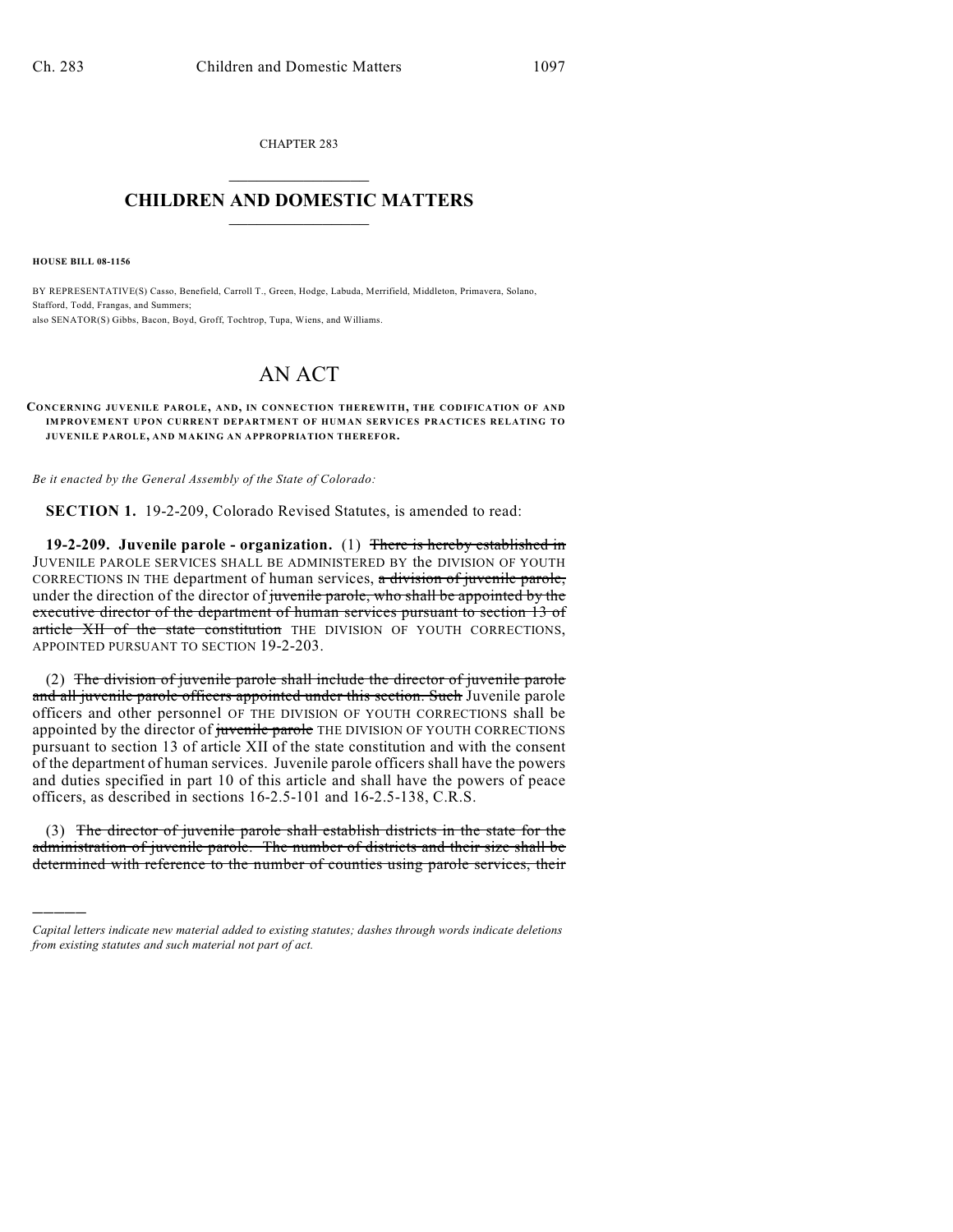1098 Children and Domestic Matters Ch. 283

location, and the case load in each county. An office for the juvenile parole officer shall be provided in each district THE DIVISION OF YOUTH CORRECTIONS MAY DIVIDE JUVENILE PAROLE SUPERVISION INTO REGIONS THROUGHOUT THE STATE. WITHIN EACH REGION THERE MAY BE MORE THAN ONE OFFICE LOCATION FOR PAROLE OFFICERS.

(4) The director of juvenile parole shall report to the director of the division of youth corrections in the department of human services at such times and on such matters as the executive director of the department may require.

(5) Publications of the division circulated in quantity outside the division are subject to the "Information Coordination Act", section 24-1-136, C.R.S.

**SECTION 2.** 19-2-922 (1), Colorado Revised Statutes, is amended BY THE ADDITION OF A NEW PARAGRAPH to read:

**19-2-922. Juveniles committed to the department of human services evaluation and placement.** (1) (c) THE EXAMINATION AND EVALUATION SHALL INCLUDE THE USE OF AN OBJECTIVE RISK ASSESSMENT THAT IS BASED UPON RESEARCHED FACTORS THAT CORRELATE TO A RISK TO THE COMMUNITY. THE RESULTS OF THE OBJECTIVE RISK ASSESSMENT SHALL BE USED TO HELP IDENTIFY TREATMENT SERVICES FOR THE JUVENILE DURING HIS OR HER COMMITMENT AND THE PERIOD OF PAROLE SUPERVISION.

**SECTION 3.** 19-2-1002 (1) (b) and (2), the introductory portion to 19-2-1002 (3) (a), and 19-2-1002 (3) (a) (IV), (3) (b) (II), (5), (7), and (9), Colorado Revised Statutes, are amended, and the said 19-2-1002 is further amended BY THE ADDITION OF A NEW SUBSECTION, to read:

**19-2-1002. Juvenile parole.** (1) **Juvenile parole board - hearing panels authority.** (b) Following specification of the terms and conditions of parole, where the conditions of parole include the requirement that the juvenile attend school, the parole board shall notify the school district in which the juvenile will be enrolled of such requirement.

(2) (a) The board or a hearing panel shall have subpoena power and the power to administer oaths to secure attendance and testimony at hearings before the board. All relevant records pertaining to the juvenile shall be made available to the board.

(b) THE BOARD OR HEARING PANEL SHALL TAKE INTO CONSIDERATION THE RESULTS OF THE OBJECTIVE RISK ASSESSMENT ADMINISTERED BY THE DEPARTMENT OF HUMAN SERVICES.

(3) (a) Hearing panels consisting of two members of the board shall interview and review the record of each juvenile who comes before the board for the granting of parole. Whenever possible, one of the hearing panel members shall be a representative of an executive department, and the other shall be either a member from the public at large. or the member who is the local elected official. A hearing panel may grant, deny, defer, suspend, revoke, or specify or modify the conditions of any parole of a juvenile that are in the best interests of the juvenile and the public; except that: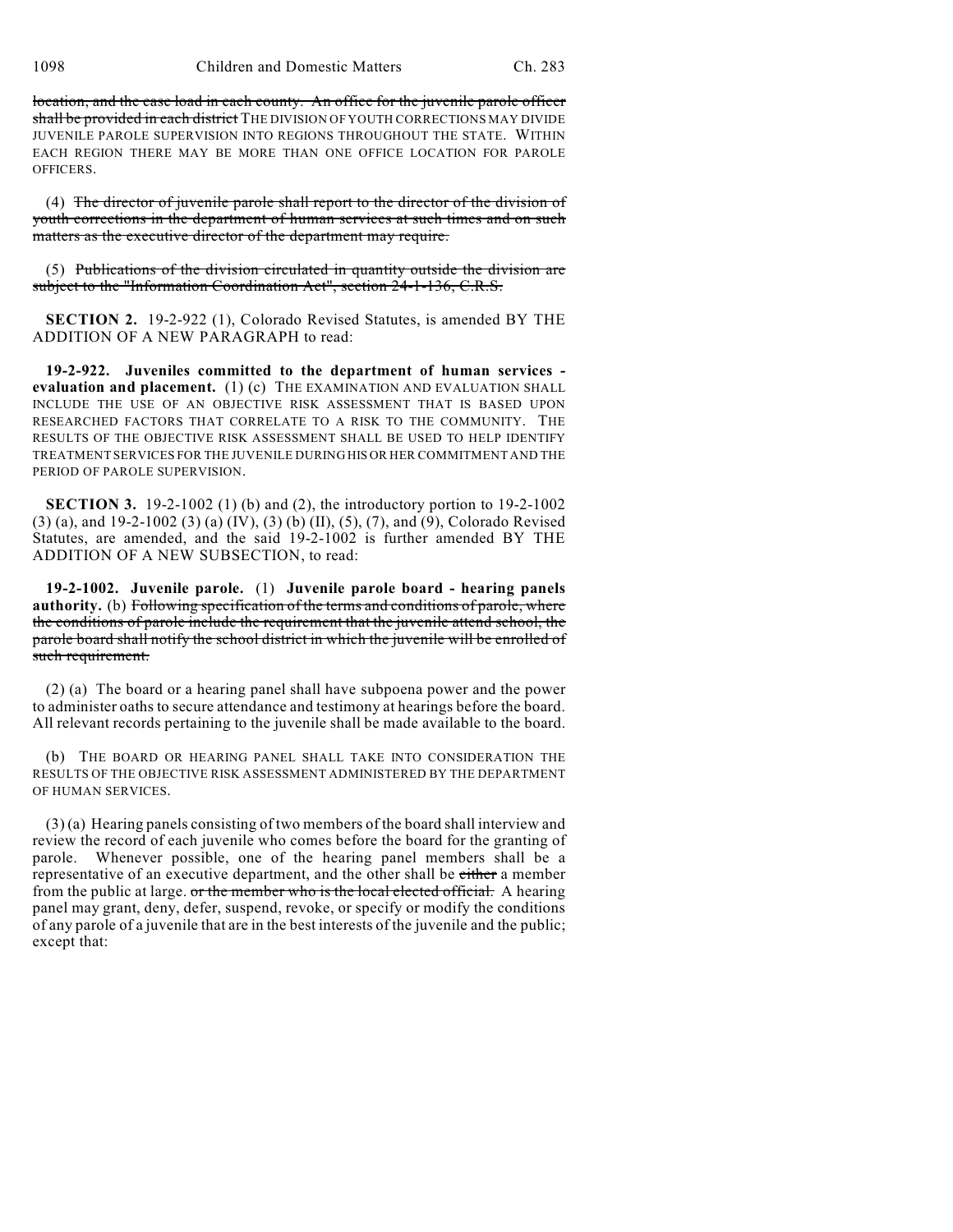(IV) In any case where a juvenile has been or, upon expiration of the juvenile commitment, will be placed in a department of corrections facility, adult community corrections, or county jail pursuant to an adult sentence and the adult sentence is longer than the juvenile parole would be, neither the board nor a hearing panel of the board shall be required to consider paroling or revoking the parole of the juvenile. This subparagraph (IV) shall not apply to the parole of juveniles who have been sentenced to adult probation either concurrent with or consecutive to the juvenile commitment.

(b) (II) Following specification of the terms and conditions of parole, where the conditions of parole include the requirement that the juvenile attend school, the parole board shall notify the school district in which the juvenile will be enrolled of such requirement.

(5) (a) If the hearing panel or the board determines that parole should be granted, the hearing panel shall establish six months as the length of the parole supervision. However, for a juvenile committed to the department of human services due to an adjudication for an offense specified in paragraph (b) of this subsection (5), the hearing panel may extend the period of parole supervision up to an additional FIFTEEN MONTHS IF THE HEARING PANEL MAKES FINDINGS OF SPECIAL CIRCUMSTANCES THAT WARRANT AN EXTENDED PERIOD OF PAROLE SERVICES FOR THE JUVENILE.

(I) Ninety days if the hearing panel determines that it is in the best interests of the juvenile and the public to do so; or

(II) Fifteen months if the hearing panel makes findings of special circumstances that warrant such an extended period of parole supervision for the juvenile.

(b) The provisions of paragraph (a) of this subsection (5) allowing for extension of the period of parole shall apply to juveniles committed to the department of human services due to an adjudication for one or more of the following offenses:

(I) Any offense specified in article 3 of title 18 or in part 3 of article 4 of title 18, C.R.S., that would constitute a felony if committed by an adult;

(II) Incest, as described in section 18-6-301, C.R.S.;

(III) Aggravated incest, as described in section 18-6-302, C.R.S.;

(IV) Child abuse, as described in section 18-6-401, C.R.S., that would constitute a felony if committed by an adult; or

(V) Attempt, conspiracy, or solicitation to commit any of the offenses specified in this paragraph (b), which attempt, conspiracy, or solicitation would constitute a felony if committed by an adult. FOURTH DEGREE ARSON, AS DESCRIBED IN SECTION 18-4-105,C.R.S., THAT WOULD CONSTITUTE A FELONY IF COMMITTED BY AN ADULT;

(VI) ASSAULT DURING ESCAPE, AS DESCRIBED IN SECTION 18-8-206,C.R.S., THAT WOULD CONSTITUTE A FELONY IF COMMITTED BY AN ADULT;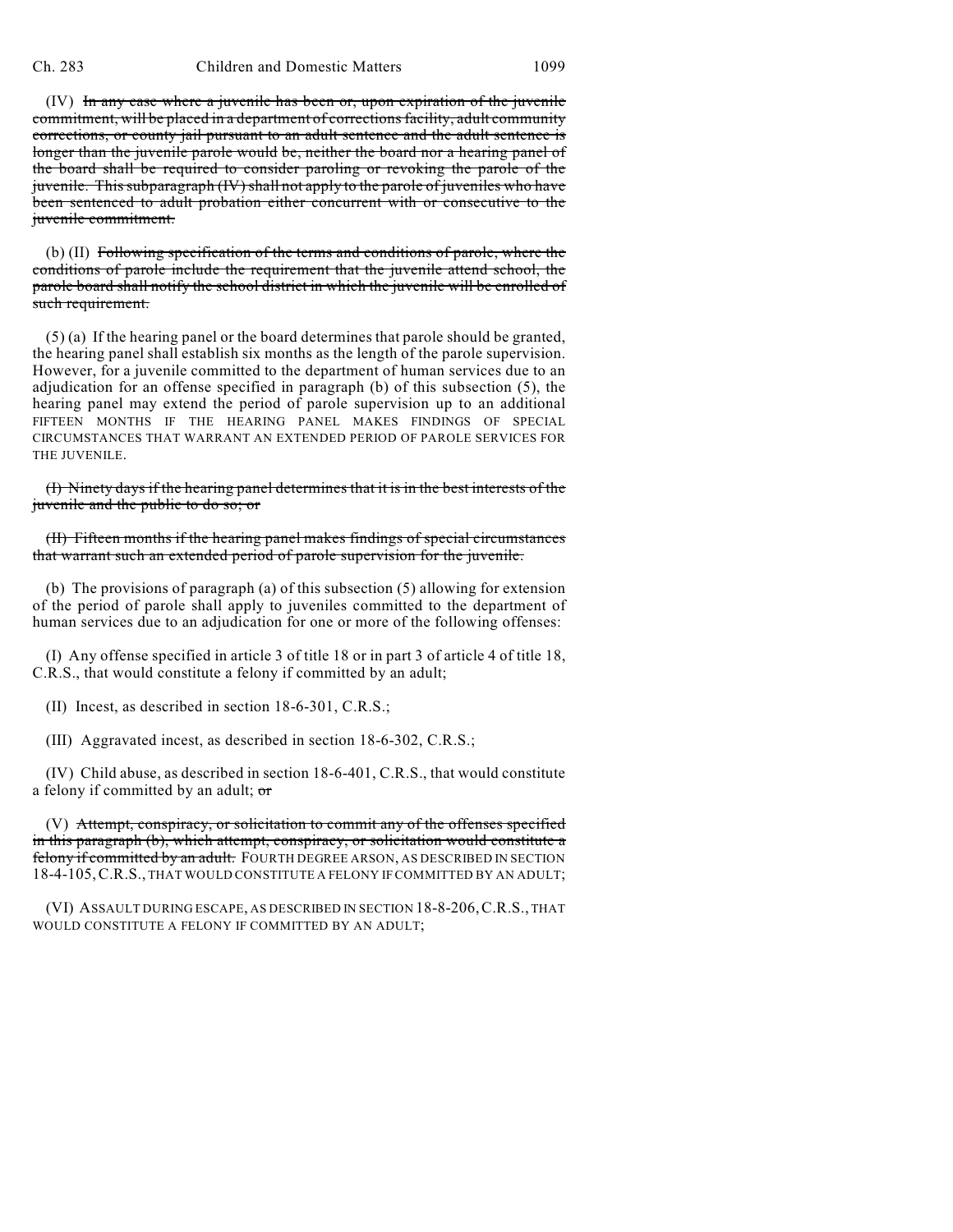(VII) ILLEGAL POSSESSION OF A HANDGUN BY A JUVENILE, AS DESCRIBED IN SECTION 18-12-108.5, C.R.S., THAT WOULD CONSTITUTE A FELONY IF COMMITTED BY AN ADULT;

(VIII) ILLEGAL POSSESSION OF A HANDGUN BY A JUVENILE, AS DESCRIBED IN SECTION 18-12-108.5, C.R.S., THAT WOULD CONSTITUTE A MISDEMEANOR IF COMMITTED BY AN ADULT, IF THE JUVENILE IS CONTEMPORANEOUSLY COMMITTED TO THE DEPARTMENT OF HUMAN SERVICES FOR AN OFFENSE THAT WOULD CONSTITUTE A FELONY IF COMMITTED BY AN ADULT; OR

(IX) ATTEMPT, CONSPIRACY, OR SOLICITATION TO COMMIT ANY OF THE OFFENSES SPECIFIED IN THIS PARAGRAPH (b), WHICH ATTEMPT, CONSPIRACY, OR SOLICITATION WOULD CONSTITUTE A FELONY IF COMMITTED BY AN ADULT.

(c) Upon completion of the period of parole supervision as established by the board, the juvenile shall be deemed to have discharged the juvenile's sentence to commitment in the same manner as if the sentence were discharged pursuant to law.

(d) (I) If the juvenile court commits a juvenile to the department of human services for CONCURRENT SENTENCES BASED ON THE COMMISSION OF TWO OR MORE OFFENSES OR consecutive sentences based on commission of two or more offenses, the juvenile shall be subject to one six-month mandatory period of parole, unless the period OF PAROLE is extended pursuant to paragraph (a) of this subsection (5).

(II) AS USED IN THIS PARAGRAPH (d), "CONCURRENT SENTENCE" MEANS SENTENCES IDENTIFIED BY THE COURT AS CONCURRENT AND ANY SENTENCES, OR PORTIONS THEREOF, THAT ARE SERVED SIMULTANEOUSLY AND THAT ARE THE BASIS OF THE JUVENILE'S TREATMENT SERVICES DURING THE JUVENILE'S COMMITMENT.

(e) (I) IF A JUVENILE'S PAROLE IS REVOKED PURSUANT TO SECTION 19-2-1004, THE JUVENILE SHALL SERVE ALL OR A PORTION OF THE REMAINDER OF HIS OR HER SENTENCE TO COMMITMENT, AND THE PERIOD OF REPAROLE OR EXTENDED PERIOD OF REPAROLE IMPOSED PURSUANT TO PARAGRAPH (a) OF THIS SUBSECTION (5), SHALL BE REDUCED BY ANY TIME SERVED ON PAROLE PRIOR TO THE REVOCATION. THE PROVISIONS OF THIS PARAGRAPH (e) SHALL NOT LIMIT THE BOARD'S AUTHORITY TO GRANT, DENY, DEFER, SUSPEND, REVOKE, OR MODIFY A JUVENILE'S PAROLE WITHIN THE PERIOD OF PAROLE.

(II) IF A JUVENILE'S PAROLE IS REVOKED OR MODIFIED PURSUANT TO SECTION 19-2-1004, AND THE JUVENILE HAS COMPLETED THE PERIOD OF COMMITMENT IMPOSED BY THE COURT, THE PERIOD OF PAROLE, OR EXTENDED PERIOD OF PAROLE IMPOSED PURSUANT TO PARAGRAPH (a) OF THIS SUBSECTION (5), SHALL CONTINUE PURSUANT TO SECTION 19-2-909 (1) (c) (II). THE PERIOD OF PAROLE SHALL CONTINUE REGARDLESS OF WHETHER THE REVOCATION OR MODIFICATION AUTHORIZES THE DEPARTMENT OF HUMAN SERVICES TO PLACE THE JUVENILE IN A RESIDENTIAL PLACEMENT WHILE ON PAROLE STATUS. THIS PROVISION SHALL NOT LIMIT THE BOARD'S AUTHORITY TO GRANT, DENY, DEFER, SUSPEND, REVOKE, OR MODIFY A JUVENILE'S PAROLE WITHIN THE PERIOD OF PAROLE.

(7) **Notice.** (a) The board, prior to consideration of the case of any A juvenile for parole, shall notify the committing court, any affected juvenile community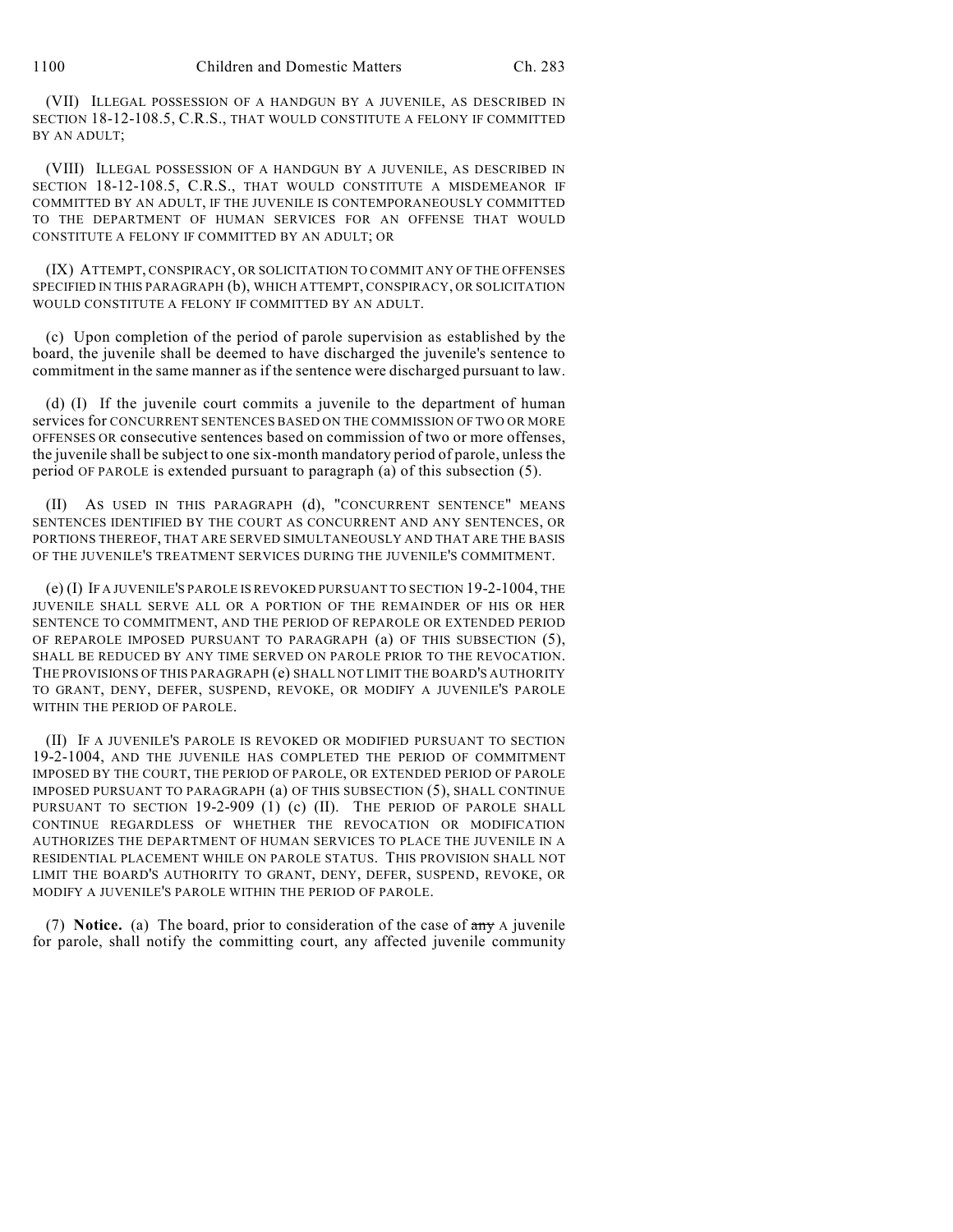review board, the prosecuting attorney, and any victims of the juvenile's actions whose names and addresses have been provided by the district attorney of the time and place of the juvenile's hearing before the board or a hearing panel of the board. Such THE notice shall be given in order that the persons notified will have an opportunity to present written testimony to the hearing panel or the board. The board, in its sole discretion, may allow oral testimony at any hearing and has sole discretion regarding who may attend a juvenile parole hearing.

(b) (I) (A) PRIOR TO CONSIDERATION OF THE CASE OF A JUVENILE FOR PAROLE, THE BOARD SHALL PROVIDE NOTICE OF THE TIME AND PLACE OF THE JUVENILE'S HEARING BEFORE THE BOARD OR A HEARING PANEL OF THE BOARD TO A VICTIM WHO HAS PROVIDED TO THE DIVISION OF YOUTH CORRECTIONS OR THE BOARD A WRITTEN STATEMENT PURSUANT TO SECTIONS 24-4.1-302.5 AND 24-4.1-303, C.R.S. THE NOTICE AND SUBSEQUENT INTERACTIONS WITH THE VICTIM SHALL BE CONSISTENT WITH THE PROVISIONS OF ARTICLE 4.1 OF TITLE 24, C.R.S.

(B) THE BOARD SHALL NOTIFY THE VICTIM OF CHANGES IN THE JUVENILE'S PAROLE PURSUANT TO SECTION 24-4.1-303 (14.3), C.R.S.

(II) FOR A YOUTH THAT IS CURRENTLY SERVING PAROLE THAT IMPLICATES THE PROVISIONS OF ARTICLE 4.1 OF TITLE 24, C.R.S., THE DIVISION OF YOUTH CORRECTIONS SHALL NOTIFY THE BOARD OF ANY DISCHARGE AS A MATTER OF LAW AND ANY PLACEMENT CHANGE THAT MAY IMPACT PUBLIC SAFETY OR VICTIM SAFETY AS DETERMINED BY THE DIVISION OF YOUTH CORRECTIONS, INCLUDING ANY ESCAPE OR RECAPTURE.

(9) **Parole discharge.** (a) The board may discharge a juvenile from parole after the juvenile has served the mandatory parole period of six months but prior to the expiration of his or her period of parole supervision when it appears to the board that there is a reasonable probability that the juvenile will remain at liberty without violating the law. or when such juvenile is under the probation supervision of the district court, in the custody of the department of corrections, or otherwise not available to receive parole supervision.

(b) (I) BASED UPON A REQUEST AND RECOMMENDATION BY THE DIVISION OF YOUTH CORRECTIONS, THE BOARD MAY DISCHARGE ALL OR A PORTION OF A JUVENILE'S PERIOD OF PAROLE, AS DEFINED IN SECTION 19-2-909 (1) (b), WITHOUT HOLDING A HEARING BEFORE THE BOARD OR A HEARING PANEL OF THE BOARD, IF THE BOARD FINDS THAT:

(A) THE JUVENILE IS UNAVAILABLE TO COMPLETE THE PERIOD OF PAROLE OR THE EXTENDED PERIOD OF PAROLE AND THE JUVENILE IS NOT LIKELY TO BECOME AVAILABLE IN A TIME OR MANNER IN WHICH HE OR SHE WILL BENEFIT FROM PAROLE SERVICES AND NEITHER COMMUNITY SAFETY NOR RESTORATIVE JUSTICE INTERESTS WILL BE SERVED THROUGH THE IMPOSITION OR CONTINUATION OF THE JUVENILE'S PAROLE; OR

(B) THE COMMUNITY INTEREST IN SAFETY OR RESTORATIVE JUSTICE WILL NOT BE SERVED THROUGH THE IMPOSITION OR CONTINUATION OF JUVENILE PAROLE BECAUSE THE JUVENILE IS UNDER THE ADULT PROBATION SUPERVISION OF THE DISTRICT COURT.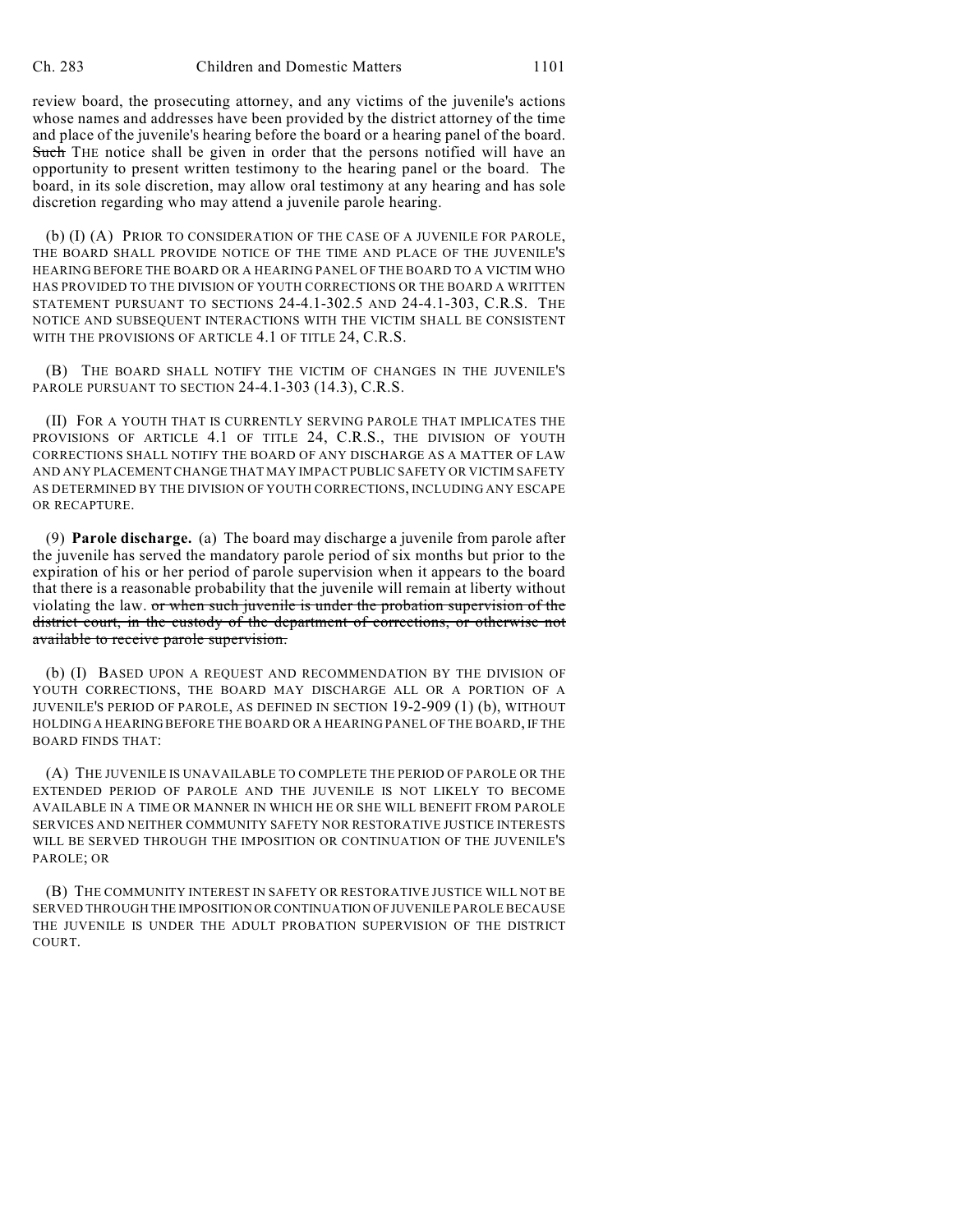(II) AS USED IN THIS SUBSECTION (9), A JUVENILE IS UNAVAILABLE TO COMPLETE THE PERIOD OF PAROLE IF:

(A) THE JUVENILE, PURSUANT TO AN ADULT SENTENCE, HAS BEEN PLACED IN A DEPARTMENT OF CORRECTIONS FACILITY, ADULT COMMUNITY CORRECTIONS, THE YOUTHFUL OFFENDER SYSTEM, OR A LOCAL JAIL AS DEFINED IN SECTION 17-1-102, C.R.S.; OR

(B) THE JUVENILE HAS BEEN OR WILL BE TRANSFERRED OUT OF THE STATE OF COLORADO AND THE DIVISION OF YOUTH CORRECTIONS DETERMINES THAT THE DISCHARGE IS NOT IN CONFLICT WITH THE INTERSTATE COMPACT ON JUVENILES, PART 7 OF ARTICLE 60 OF TITLE 24, C.R.S.; OR

(C) THE JUVENILE IS IN A MEDICAL, MENTAL, OR TREATMENT FACILITY OR SIMILAR INSTITUTION; OR

(D) THE BOARD FINDS ANY OTHER CIRCUMSTANCE THAT CONSTITUTES UNAVAILABILITY AS ESTABLISHED IN RULE.

(c) The board may discharge a juvenile from parole before completion of the mandatory six-month parole period when the board finds that the juvenile meets, at a minimum, all of the following conditions of special achievement:

(I) Graduation from a public or accredited nonpublic high school or completion of a GED, as that term is defined in section 22-33-102 (4.5), C.R.S.;

(II) Payment of one hundred percent of any restitution the juvenile has been ordered to pay;

(III) Certification by the juvenile's parole officer that the juvenile is ready for discharge from parole, which shall take into consideration the results of an objective risk assessment conducted by the department of human services and shall be based upon researched factors that have been demonstrated to be correlative to risk to the community; and

(IV) Presentation to the board of a plan of action prepared by the juvenile that includes the steps the juvenile will accomplish to ensure his or her transition to law-abiding citizenship. If the juvenile's plan of action includes an intent to enlist in military service, the plan shall specify the interim steps that the juvenile will take prior to entering military service.

(d) A DISCHARGE FROM PAROLE PURSUANT TO THIS SUBSECTION (9) SHALL HAVE THE SAME LEGAL EFFECT AS IF PAROLE HAD BEEN DISCHARGED UPON COMPLETION OF JUVENILE PAROLE OR WHEN THE SENTENCE TO COMMITMENT WAS DISCHARGED AS A MATTER OF LAW.

(10) NOTWITHSTANDING ANY PROVISIONS OF LAW TO THE CONTRARY, THE DEPARTMENT OF HUMAN SERVICES SHALL NOT RETAIN CUSTODY OF OR JURISDICTION OVER AN INDIVIDUAL WHO REACHES TWENTY-ONE YEARS OF AGE. THE SENTENCE TO COMMITMENT AND THE PERIOD OF PAROLE ARE DISCHARGED AS A MATTER OF LAW WHEN A JUVENILE REACHES TWENTY-ONE YEARS OF AGE.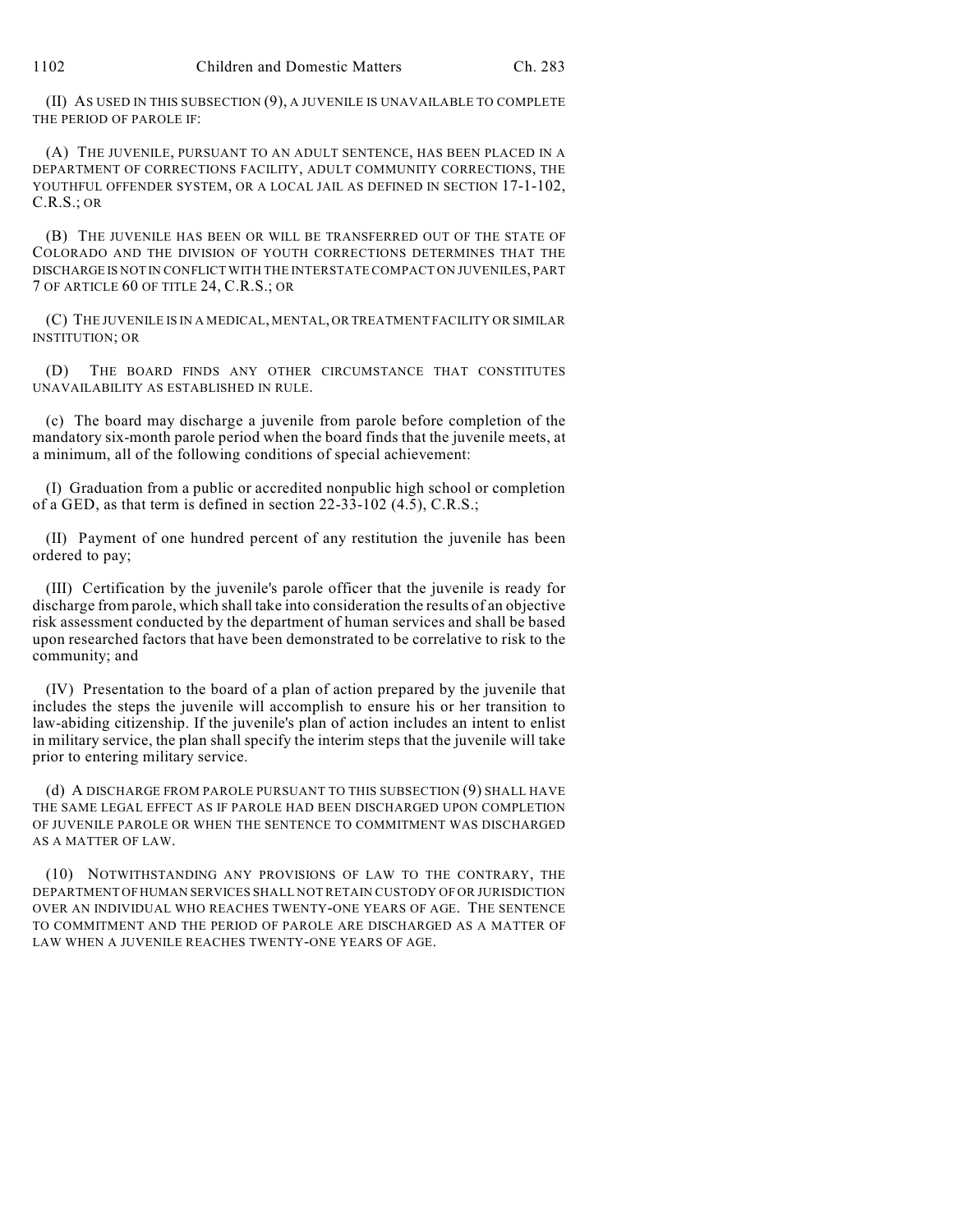**SECTION 4.** 19-2-1003 (1), Colorado Revised Statutes, is amended to read:

**19-2-1003. Parole officers - powers - duties.** (1) Under the direction of the director of juvenile parole THE DIVISION OF YOUTH CORRECTIONS, the juvenile parole officer or officers in each district REGION established under this part 10 IN SECTION 19-2-209 (3) shall supervise all juveniles living in the district REGION who, having been committed to the department of human services, are on parole from one of its facilities.

**SECTION 5.** The introductory portion to 19-2-1004 (1) and 19-2-1004 (2), (8) (b), (11), and (12), Colorado Revised Statutes, are amended to read:

**19-2-1004. Parole violation and revocation.** (1) The director of juvenile parole THE DIVISION OF YOUTH CORRECTIONS or any juvenile parole officer may arrest any parolee when:

(2) When an alleged parole violator is taken into custody, the director of juvenile parole THE DIVISION OF YOUTH CORRECTIONS or the juvenile parole officer shall notify the parents, guardian, or legal custodian of the juvenile without unnecessary delay.

(8) Within ten working days after the finding of probable cause by the preliminary administrative law judge, the juvenile parole officer shall complete his or her investigation and either:

(b) Recommend to the director of the division of juvenile parole YOUTH CORRECTIONS, OR HIS OR HER DESIGNEE, that the parolee, if detained, be released and the violation proceedings be dismissed. The director, OR HIS OR HER DESIGNEE, shall determine whether to cause the violation proceedings to be dismissed, and, if he or she elects to cause dismissal, the parolee shall be released or notified that he or she is relieved of obligation to appear before the hearing panel. In such event, the director, OR HIS OR HER DESIGNEE, shall give written notification to the board of his or her action.

(11) At least five days before the appearance of a parolee before the hearing panel, the parolee and his or her parents, guardian, or legal custodian shall be advised in writing by the <del>director of the division of juvenile</del> parole OFFICER of the nature of the charges that are alleged to justify revocation orsuspension of his or her parole and the substance of the evidence sustaining the charges; he or she shall be given a copy of the complaint unless he or she has already received one; he or she shall be informed of the consequences that may follow in the event his or her parole is revoked; and he or she shall be advised that, if the parolee denies the charges, a hearing will be held before the hearing panel, that, at such THE hearing, he or she may testify and present witnesses and documentary evidence in defense of the charges or in mitigation or explanation thereof, and that he or she has the right to counsel at the hearing.

(12) At the hearing before the hearing panel, if the parolee denies the violation, the division of juvenile parole YOUTH CORRECTIONS shall have the burden of establishing by a preponderance of the evidence the violation of a condition or conditions of parole. The hearing panel shall, when it appears that the alleged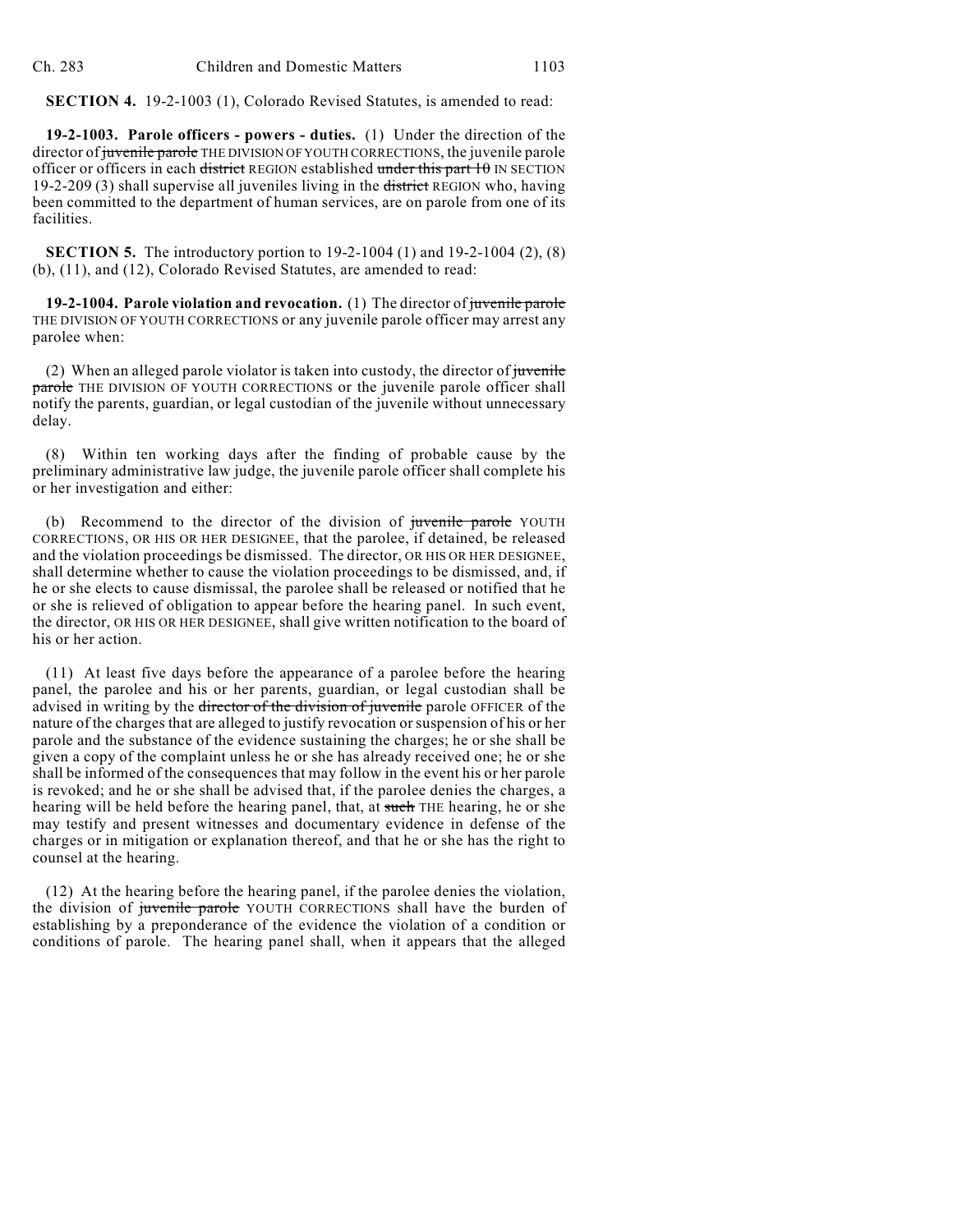violation of conditions of parole consists of an offense with which the parolee is charged in a criminal case then pending, continue the parole violation hearing until the termination of such THE criminal proceeding. Any evidence having probative value shall be admissible regardless of its admissibility under exclusionary rules of evidence if the parolee is accorded a fair opportunity to rebut hearsay evidence. The parolee shall have the right to confront and to cross-examine adverse witnesses unless the administrative law judge specifically finds good cause for not allowing confrontation.

## **SECTION 6.** 17-31-101, Colorado Revised Statutes, is amended to read:

**17-31-101. Legislative declaration.** The general assembly hereby finds it necessary to provide for and encourage the implementation of programs within the state's correctional facilities, and the adult and juvenile parole and probation divisions DIVISION of the judicial department, THE PAROLE DIVISION WITHIN the department of corrections, the DIVISION OF YOUTH CORRECTIONS WITHIN THE department of human services, and the department of public safety which THAT enable volunteers to effectively assist with the rehabilitation and transition of adult and juvenile offenders. The general assembly further finds that the maximum use of volunteers should be encouraged to complement the regular staffs of such adult and juvenile corrections, parole, and probation divisions and that volunteers should be encouraged to participate in existing programs for adult and juvenile offenders in those divisions. The general assembly finds that such volunteers should be allowed, where practical and within the safety and security requirements of the applicable institution or program, to meet with and freely communicate with offenders to assist with the rehabilitation and transition of such offenders, in order to establish support groups and systems outside of the correctional facility.

**SECTION 7.** 17-31-102 (2), Colorado Revised Statutes, is amended to read:

**17-31-102. Definitions.** As used in this article, unless the context otherwise requires:

(2) "Division" means the division or department directing or administering any public or private correctional institution or detention facility in which offenders are housed or treated, any probation program within each judicial district, or any juvenile or adult parole program, including but not limited to, the judicial department, the department of public safety and the division of criminal justice therein, the department of corrections and the division of adult parole therein, and the department of human services and the division of juvenile parole YOUTH CORRECTIONS therein.

**SECTION 8.** 17-31-103 (1) (d), Colorado Revised Statutes, is amended to read:

**17-31-103. Volunteers - rehabilitation and transition - programs.** (1) Each division shall facilitate, where practicable, the use of volunteers to assist and participate in the development and implementation of programs for the rehabilitation and transition of and growth of support groups and systems for adult and juvenile offenders in the following institutions and programs:

(d) The juvenile parole program of the division of juvenile parole YOUTH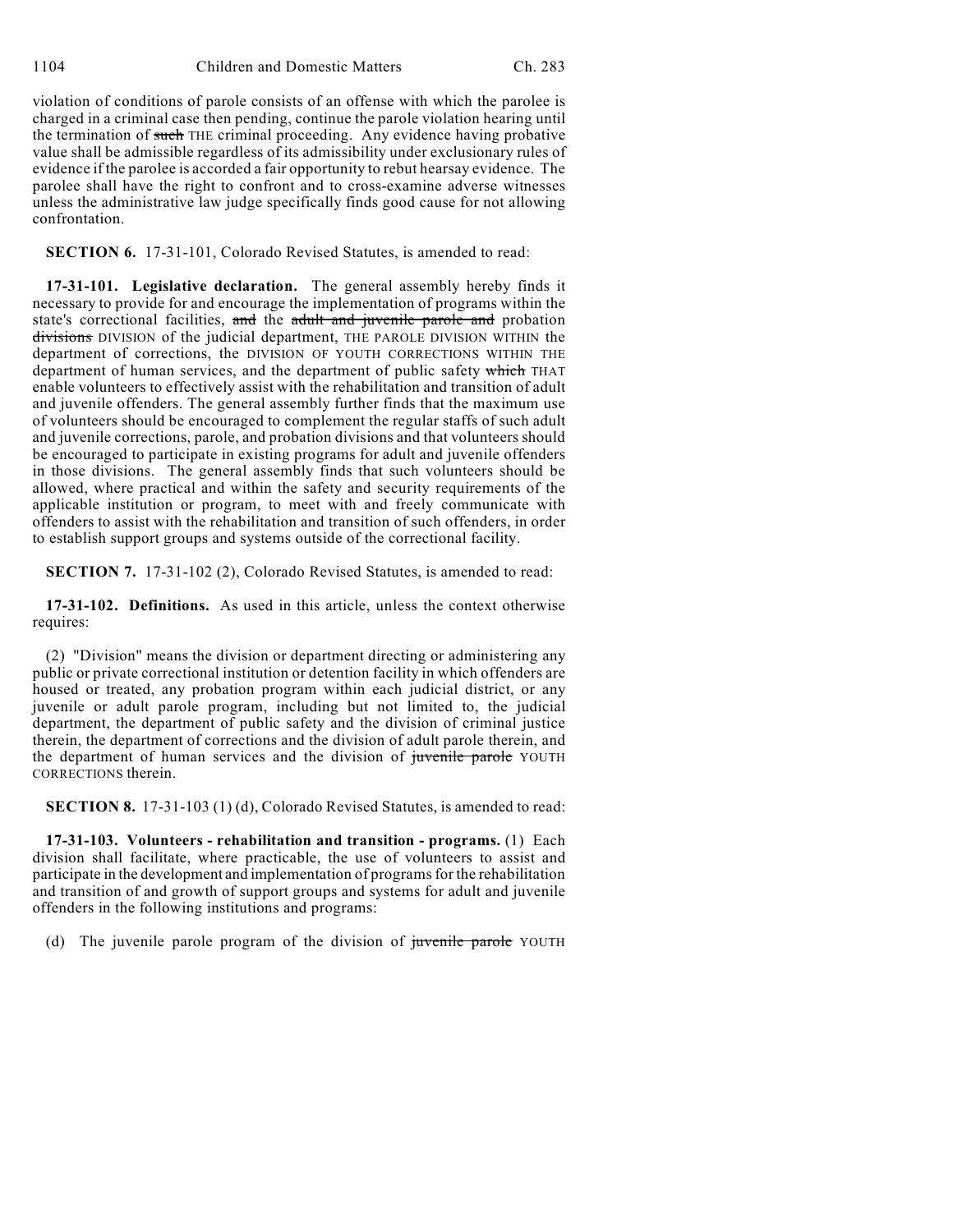CORRECTIONS within the department of human services;

**SECTION 9. Repeal.** 24-1-120 (6) (b), Colorado Revised Statutes, is repealed as follows:

**24-1-120. Department of human services - creation - repeal.** (6) The department shall consist of the following divisions:

(b) The division of juvenile parole, created pursuant to section 19-2-209, C.R.S. The division of juvenile parole and the office of the director of juvenile parole and their powers, duties, and functions are transferred by a **type 2** transfer to the department of human services.

**SECTION 10.** 19-2-206 (2) (d), (2) (e), (2) (f), (4), and (5), Colorado Revised Statutes, are amended to read:

**19-2-206. Juvenile parole board - creation - membership.** (2) All nine members shall be voting members, and, of the nine members:

(d) One member shall be from the department of labor and employment; AND

(e) One member shall be a local elected official; and

(f) Four FIVE members shall be from the public at large and shall not be employees of the state government. At least one of the members from the public at large shall be a resident of the area west of the continental divide.

(4) The full board shall meet not less than once a month, and the presence of five members, at least two of whom are members described in paragraph (e) or (f) of subsection (2) of this section, shall constitute a quorum to transact official business of the full board.

(5) All members of the board shall be reimbursed for expenses necessarily incurred in the performance of their duties. In addition to the reimbursement of said expenses, the four FIVE citizen board members and the local elected official member shall receive a per diem of one hundred fifty dollars per FULL day AND SEVENTY-FIVE DOLLARS PER HALF DAY spent transacting official business of the board.

**SECTION 11.** 19-2-601 (6) (a), Colorado Revised Statutes, is amended to read:

**19-2-601. Aggravated juvenile offender.** (6) (a) After a juvenile who is sentenced pursuant to sub-subparagraph (B) or (C) of subparagraph (I) of paragraph (a) of subsection (5) of this section has been in the custody of the department of human services for three years or more, the department may petition the court for an order authorizing the DEPARTMENT TO PLACE THE JUVENILE ON JUVENILE PAROLE UPON APPROVAL BY THE juvenile parole board to release the juvenile subject to parole supervision as determined by the board at a parole hearing. The department may petition the court for an order authorizing the juvenile parole board to release a juvenile committed PURSUANT TO SECTION 19-2-1002. AFTER A JUVENILE WHO IS SENTENCED pursuant to sub-subparagraph (A) of subparagraph (I) of paragraph (a)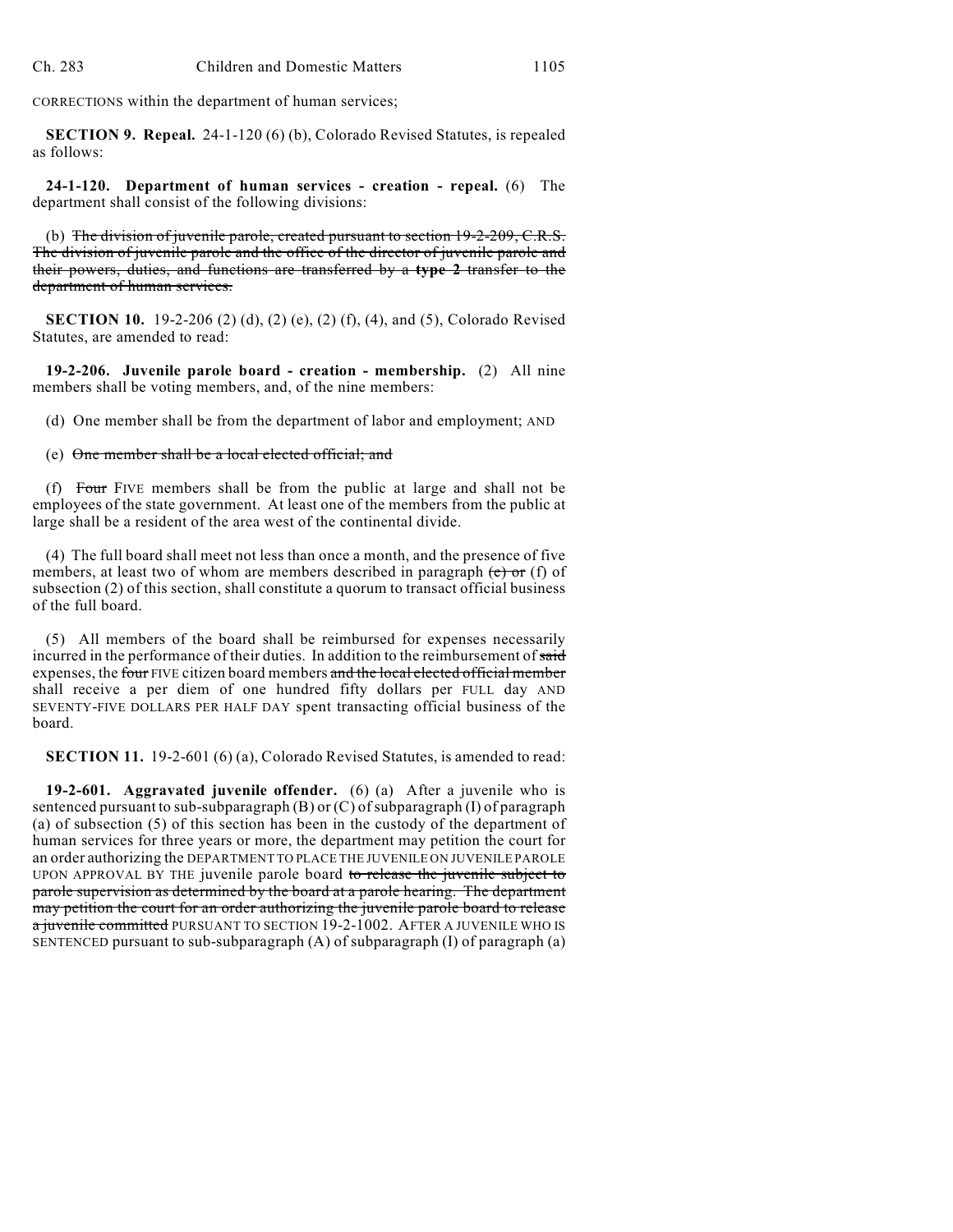of subsection (5) of this section at any time after the juvenile has served the minimum mandatory period of the commitment or three years, whichever is sooner, Said THE DEPARTMENT OF HUMAN SERVICES MAY PETITION THE COURT FOR AN ORDER AUTHORIZING THE DEPARTMENT TO PLACE THE JUVENILE ON JUVENILE PAROLE UPON APPROVAL BY THE JUVENILE PAROLE BOARD PURSUANT TO SECTION 19-2-1002. THE parole supervision shall be conducted by the department of human services. Upon the filing of such THE petition, the court shall notify the interested parties and set the matter for a hearing. The court shall authorize the DEPARTMENT OF HUMAN SERVICES TO PLACE THE JUVENILE ON JUVENILE PAROLE UPON APPROVAL OF THE juvenile parole board to release the juvenile PURSUANT TO SECTION 19-2-1002, only upon finding by a preponderance of the evidence that the safety of the community will not be jeopardized by such release.

**SECTION 12.** 19-2-909 (1) (b), (1) (c), and (3), Colorado Revised Statutes, are amended to read:

**19-2-909. Sentencing - commitment to the department of human services.** (1) (b) Any commitment to the department of human services pursuant to section 19-2-601 or paragraph (a) of this subsection (1) shall include, in addition to a period of commitment, BE FOLLOWED BY a mandatory period of parole of six months, UNLESS THE PERIOD OF PAROLE IS EXTENDED BY THE JUVENILE PAROLE BOARD PURSUANT TO SECTION 19-2-1002 (5). except that, for any juvenile committed to the department of human services due to an adjudication for an offense specified in subsection (3) of this section, the juvenile parole hearing panel, pursuant to section 19-2-1002, may extend the period of parole supervision for an additional period of up to:

(I) Ninety days if the juvenile parole hearing panel determines it is in the best interests of the juvenile and the public to do so; or

(II) Fifteen months if the juvenile parole hearing panel makes findings of special circumstances that warrant such an extended period of parole supervision for the juvenile.

- (c) For purposes of this section:
- (I) "Determinate period" is defined in section 19-1-103 (40.5).

(II) "PERIOD OF PAROLE" MEANS THE PERIOD BETWEEN THE PAROLE PERIOD START DATE AND THE PAROLE PERIOD END DATE AS DETERMINED BY THE JUVENILE PAROLE BOARD. THE PERIOD OF PAROLE APPLIES TO BOTH MANDATORY SIX-MONTH PAROLE AND EXTENDED PAROLE PURSUANT TO SECTION 19-2-1002 (5). THE PERIOD OF PAROLE CONTINUES UNLESS THE JUVENILE IS DEEMED TO BE ON ESCAPE STATUS, PAROLE HAS BEEN SUSPENDED PURSUANT TO SECTION 19-2-1002, OR THE JUVENILE RETURNS TO COMMITMENT STATUS PURSUANT TO SECTION 19-2-1004. IN SUCH CIRCUMSTANCES, THE PERIOD OF PAROLE STOPS UNTIL THE JUVENILE HAS RETURNED TO PAROLE STATUS.

(3) The provisions of paragraph (b) of subsection  $(1)$  of this section allowing for a permissible extension of the period of parole shall apply to juveniles committed to the department of human services due to an adjudication for one or more of the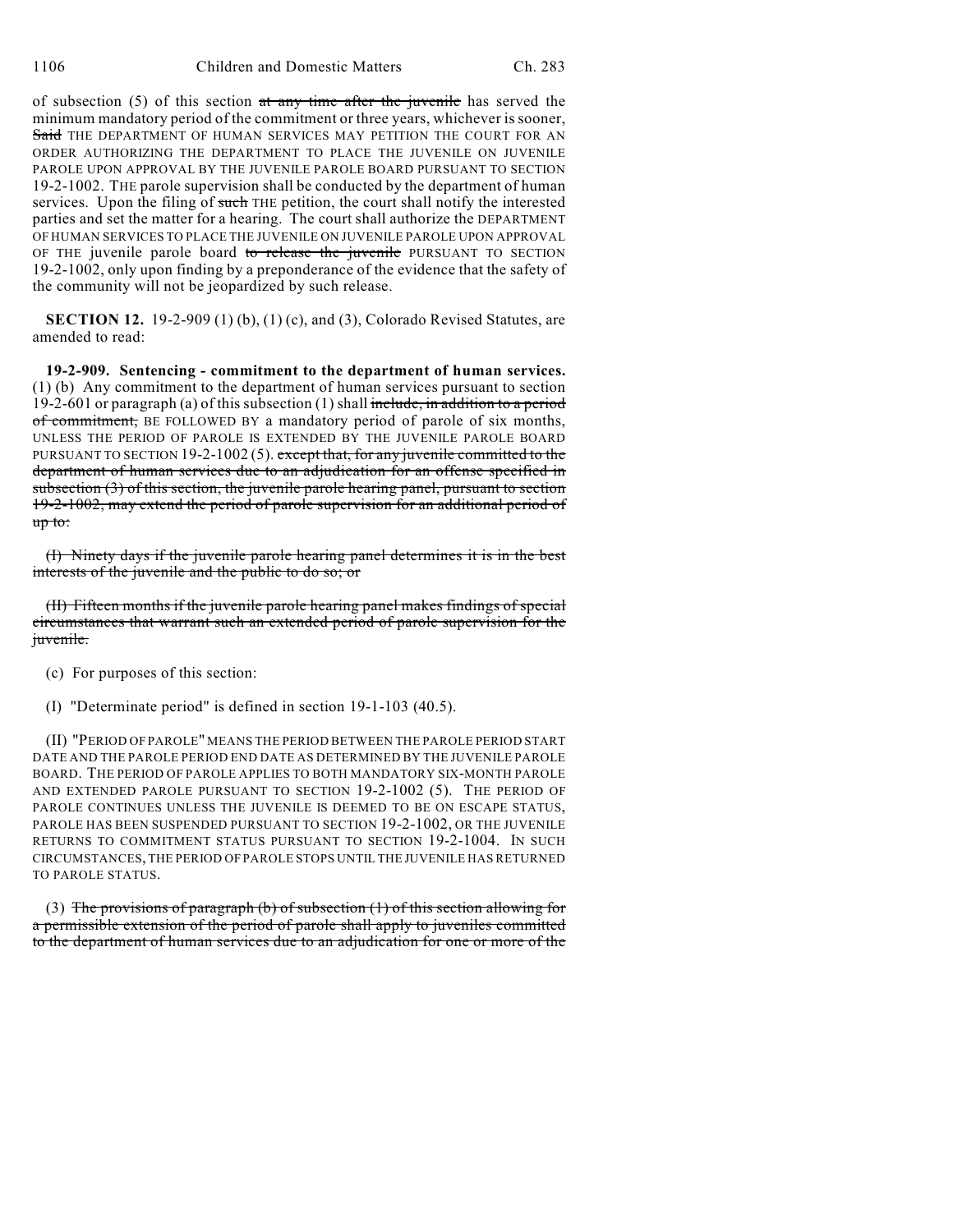following offenses:

(a) Any offense specified in article 3 of title 18 or in part 3 of article 4 of title 18, C.R.S., that would constitute a felony if committed by an adult;

(b) Incest, as described in section 18-6-301, C.R.S.;

(c) Aggravated incest, as described in section 18-6-302, C.R.S.;

(d) Child abuse, as described in section 18-6-401, C.R.S., that would constitute a felony if committed by an adult; or

(e) Attempt, conspiracy, or solicitation to commit any of the offenses specified in this subsection (3), which attempt, conspiracy, or solicitation would constitute a felony if committed by an adult.

**SECTION 13.** 19-2-921 (7) and (9), Colorado Revised Statutes, are amended, and the said 19-2-921 is further amended BY THE ADDITION OF THE FOLLOWING NEW SUBSECTIONS, to read:

**19-2-921. Commitment to department of human services.** (7) When a juvenile is released or released to parole supervision by the department of human services or escapes from said department, the DEPARTMENT SHALL NOTIFY THE committing court, the district attorney, the Colorado bureau of investigation, and the initiating law enforcement agency. shall be notified. IF THE JUVENILE IS ON PAROLE STATUS, THE DIVISION OF YOUTH CORRECTIONS SHALL NOTIFY THE JUVENILE PAROLE BOARD, PURSUANT TO SECTION 19-2-1002 (7) (b) (II), OF ANY DISCHARGE AS A MATTER OF LAW, ANY PLACEMENT CHANGE THAT MAY IMPACT PUBLIC SAFETY OR VICTIM SAFETY AS DETERMINED BY THE DIVISION OFYOUTH CORRECTIONS, AND ANY ESCAPE AND RECAPTURE THAT OCCURS DURING THE PERIOD OF PAROLE.

(7.5) IF THE TERMS AND CONDITIONS OF A JUVENILE'S PAROLE INCLUDE THE CONDITION THAT THE JUVENILE ATTEND SCHOOL, THE DEPARTMENT OF HUMAN SERVICES SHALL NOTIFY THE SCHOOL DISTRICT IN WHICH THE JUVENILE WILL BE ENROLLED OF THIS CONDITION.

(9) At least ninety days prior to termination EXPIRATION of commitment to the department of human services, notification shall be given to the RESPONSIBLE person or agency that WHO had custody of the juvenile IMMEDIATELY prior to the commitment. Custody of the juvenile shall return to the person or agency having custody prior to the commitment, unless a court of competent jurisdiction orders that custody shall be in a different person or agency. REASONABLE EFFORTS SHALL BE MADE TO RETURN CUSTODY OF THE JUVENILE TO THE FAMILY OR RESPONSIBLE PERSON WHO HAD CUSTODY OF THE JUVENILE IMMEDIATELY PRIOR TO THE COMMITMENT, UNLESS A COURT OF COMPETENT JURISDICTION ORDERS THAT CUSTODY OF THE JUVENILE SHALL BE WITH A DIFFERENT PERSON.

(10) WHEN CUSTODY OF A JUVENILE WHO WILL BE UNDER THE AGE OF EIGHTEEN YEARS AT THE TIME OF EXPIRATION OF COMMITMENT CANNOT BE DETERMINED OR NONE OF THE RESOURCES DESCRIBED IN SUBSECTION (9) OF THIS SECTION EXIST, THE DIVISION OF YOUTH CORRECTIONS SHALL MAKE A REFERRAL TO THE LAST KNOWN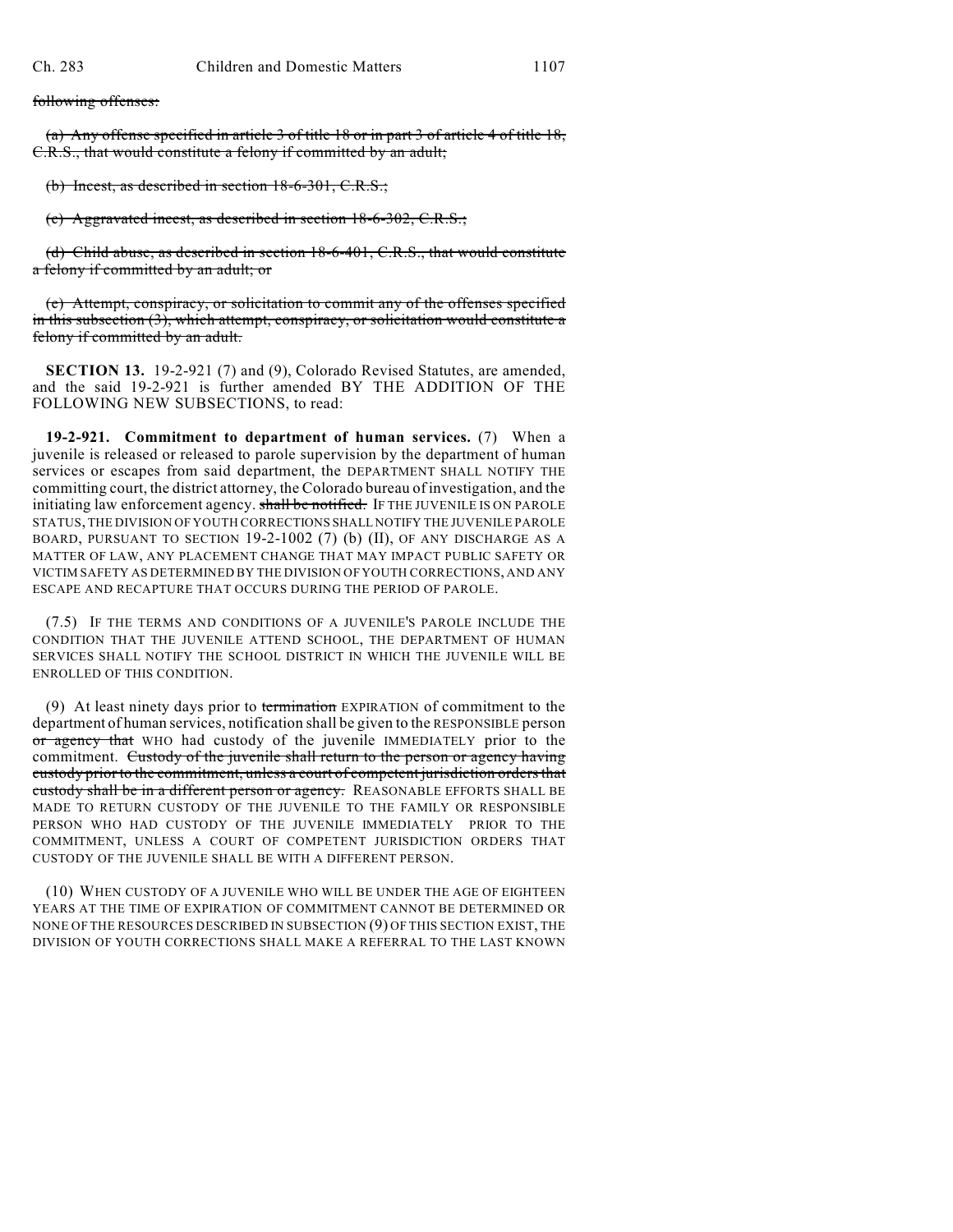COUNTY OF RESIDENCE OF THE RESPONSIBLE PERSON HAVING CUSTODY OF THE JUVENILE IMMEDIATELY PRIOR TO THE COMMITMENT. THE REFERRAL TO THE COUNTY SHALL BE MADE BY THE DIVISION OF YOUTH CORRECTIONS AT LEAST 90 DAYS PRIOR TO THE EXPIRATION OF THE JUVENILE'S COMMITMENT. THE COUNTY DEPARTMENT OF HUMAN SERVICES OR COUNTY DEPARTMENT OF SOCIAL SERVICES SHALL CONDUCT AN ASSESSMENT OF THE CHILD PROTECTION NEEDS OF THE JUVENILE AND, PURSUANT TO RULES ADOPTED BY THE STATE BOARD, PROVIDE SERVICES IN THE BEST INTEREST OF THE JUVENILE. THE DIVISION OF YOUTH CORRECTIONS SHALL WORK IN COLLABORATION WITH THE COUNTY DEPARTMENT CONDUCTING THE ASSESSMENT AND SHALL PROVIDE PAROLE SUPERVISION SERVICES AS DESCRIBED IN SECTION 19-2-1003.

**SECTION 14.** 24-4.1-303 (14.2) (g) and (14.2) (h), Colorado Revised Statutes, are amended, and the said 24-4.1-303 (14.2) is further amended BY THE ADDITION OF A NEW PARAGRAPH, to read:

**24-4.1-303. Procedures for assuring rights of victims of crimes.** (14.2) Upon receipt of a written statement as provided in section 24-4.1-302.5 (1) (j.5), the department of human services shall include the statement with any referral made by the department of human services or a district court to place an offender in a public or private community corrections facility or program. Upon written request of the victim, the department of human services and any state hospital shall notify the victim of the following information regarding any person who was charged with or convicted of a crime against the victim:

(g) The transfer to or placement in a nonsecured facility of a person convicted of a crime, any release or discharge from confinement of the person, and any conditions attached to the release; and

(h) The death of such person while in custody or while under the jurisdiction of the state of Colorado concerning the crime; AND

(i) ANY REQUEST BY THE DEPARTMENT OF HUMAN SERVICES TO THE JUVENILE COURT TO MODIFY THE SENTENCE TO COMMITMENT AND ANY DECISION BY THE JUVENILE COURT TO MODIFY THE SENTENCE TO COMMITMENT.

**SECTION 15.** 24-4.1-303 (14.3), Colorado Revised Statutes, is amended, and the said 24-4.1-303 is further amended BY THE ADDITION OF A NEW SUBSECTION, to read:

**24-4.1-303. Procedures for ensuring rights of victims of crimes.** (14.3) The court or its designee, pursuant to section 18-3-415, C.R.S., shall disclose the results of any HIV testing that is ordered and performed pursuant to section 18-3-415, C.R.S., to any victim of a sexual offense in the case where such testing was ordered. UPON RECEIPT OF A WRITTEN STATEMENT FROM THE VICTIM, THE JUVENILE PAROLE BOARD SHALL NOTIFY THE VICTIM OF THE FOLLOWING INFORMATION REGARDING ANY PERSON WHO WAS CHARGED WITH OR CONVICTED OF AN OFFENSE AGAINST THE VICTIM:

(a) ANY SCHEDULED JUVENILE PAROLE HEARINGS PURSUANT TO SECTIONS 19-2-1002 AND 19-2-1004, C.R.S., REGARDING THE PERSON, AND ANY CHANGES IN